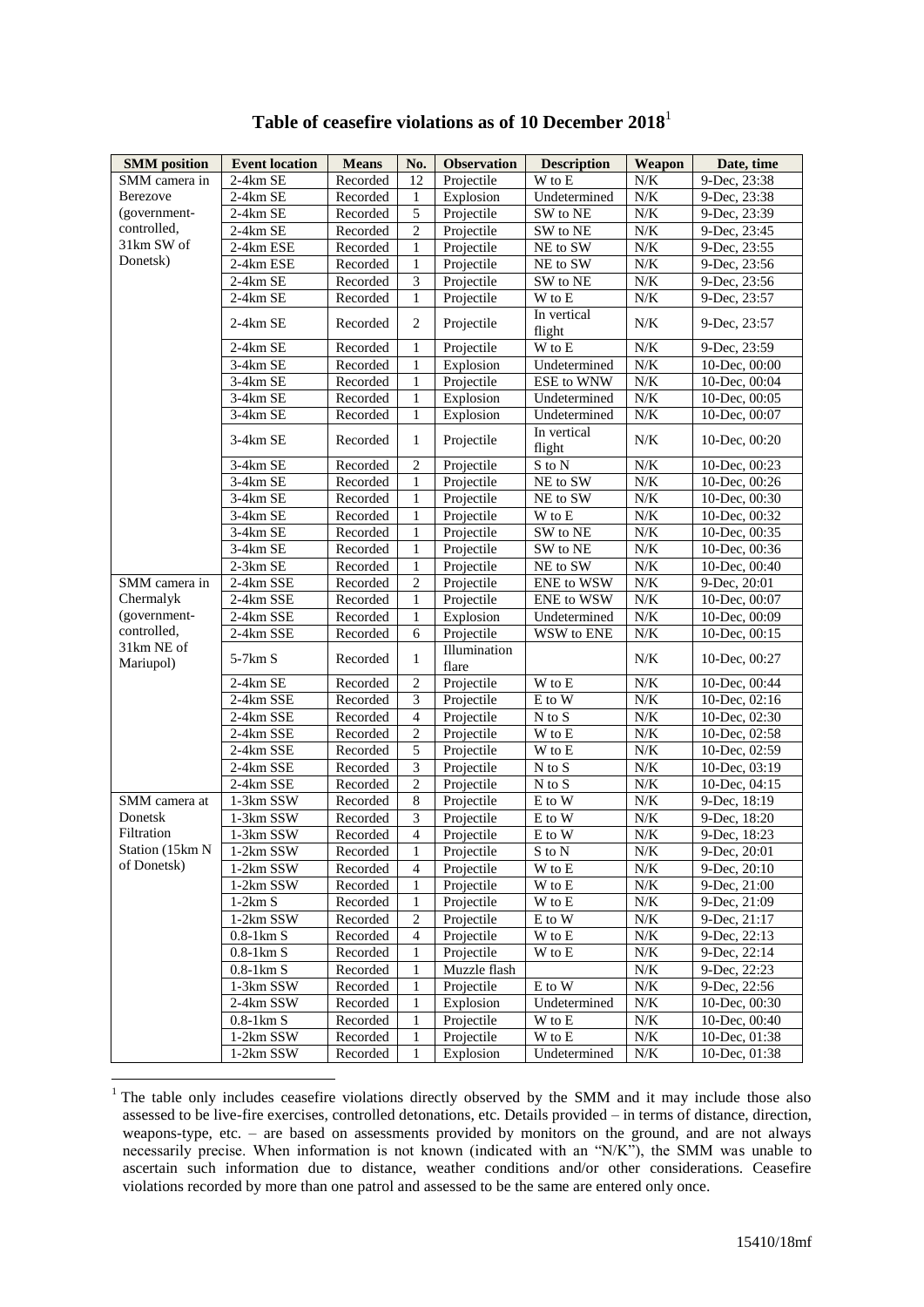|                                                  | 1-2km SSW   | Recorded | $\overline{2}$ | Projectile | E to W                     | N/K       | 10-Dec, $01:55$ |
|--------------------------------------------------|-------------|----------|----------------|------------|----------------------------|-----------|-----------------|
|                                                  | 1-2km SSW   | Recorded | 2              | Explosion  | Undetermined               | N/K       | 10-Dec, 02:30   |
|                                                  | 1-2km SSW   | Recorded | 3              | Projectile | E to W                     | $N\!/\!K$ | 10-Dec, 03:03   |
|                                                  | $1-2km S$   | Recorded | 3              | Projectile | E to W                     | $N\!/\!K$ | 10-Dec, 03:06   |
|                                                  |             |          |                |            |                            | N/K       |                 |
|                                                  | 1-2km SSW   | Recorded | 1              | Explosion  | Airburst                   |           | 10-Dec, 05:04   |
|                                                  | $1-2km$ SSW | Recorded | $\overline{4}$ | Projectile | W to E                     | $N\!/\!K$ | 10-Dec, 05:09   |
|                                                  | 1-2km SSW   | Recorded | 3              | Projectile | W to E                     | N/K       | 10-Dec, $05:12$ |
|                                                  | 2-4km SSW   | Recorded | 1              | Projectile | W to E                     | $N\!/\!K$ | 10-Dec, 05:34   |
|                                                  | 2-4km SSW   | Recorded | 1              | Projectile | NE to SW                   | $N\!/\!K$ | 10-Dec, 05:34   |
|                                                  | $1-2km$ SW  | Recorded | $\overline{4}$ | Explosion  | Undetermined               | $N\!/\!K$ | 10-Dec, 17:40   |
|                                                  |             |          |                |            |                            |           |                 |
| SMM camera                                       | $2-4km E$   | Recorded | 3              | Projectile | $N$ to $S$                 | N/K       | 9-Dec, 18:53    |
| 1.5km NE of                                      | $2-4km E$   | Recorded | $\overline{4}$ | Projectile | NW to SE                   | N/K       | 9-Dec, 20:03    |
| Hnutove                                          | $2-4km E$   | Recorded | 10             | Projectile | SW to NE                   | N/K       | 9-Dec, 20:51    |
| (government-                                     | $2-4km E$   | Recorded | 10             | Projectile | SW to NE                   | N/K       | 9-Dec, 20:52    |
| controlled,                                      | $2-4km E$   | Recorded | $\overline{c}$ | Projectile | SW to NE                   | N/K       | 9-Dec, 20:56    |
| 20km NE of                                       |             |          |                |            |                            |           |                 |
|                                                  | 2-4km ESE   | Recorded | 6              | Projectile | NW to SE                   | $N\!/\!K$ | 9-Dec, 21:35    |
| Mariupol)                                        | 2-4km ESE   | Recorded | 3              | Projectile | NW to SE                   | $N\!/\!K$ | 9-Dec, 21:36    |
|                                                  | 2-4km ESE   | Recorded | 6              | Projectile | NW to SE                   | $N\!/\!K$ | 9-Dec, 21:37    |
|                                                  | 2-4km ESE   | Recorded | $\mathbf{2}$   | Projectile | NW to SE                   | N/K       | 9-Dec, 21:38    |
|                                                  | 2-4km ESE   | Recorded | 3              | Projectile | NW to SE                   | N/K       | 9-Dec, 21:39    |
|                                                  |             |          |                |            |                            |           |                 |
|                                                  | 2-4km ESE   | Recorded | 5              | Projectile | NW to SE                   | N/K       | 9-Dec, 21:40    |
|                                                  | 2-4km ESE   | Recorded | $\sqrt{6}$     | Projectile | NW to SE                   | N/K       | 9-Dec, 22:16    |
|                                                  | 2-4km ESE   | Recorded | 7              | Projectile | NW to SE                   | N/K       | 9-Dec, 22:21    |
|                                                  | $2-4km E$   | Recorded | 3              | Projectile | NW to SE                   | $N/K$     | 9-Dec, 22:52    |
|                                                  |             |          | $\overline{4}$ |            | SW to NE                   |           |                 |
|                                                  | 2-4km ENE   | Recorded |                | Projectile |                            | N/K       | 9-Dec, 23:31    |
|                                                  | 2-4km ENE   | Recorded | 3              | Projectile | SW to NE                   | $N\!/\!K$ | 9-Dec, 23:32    |
|                                                  | 2-4km ENE   | Recorded | $\overline{c}$ | Projectile | NW to SE                   | $N\!/\!K$ | 9-Dec, 23:35    |
|                                                  | $2-4km E$   | Recorded | $\overline{c}$ | Projectile | SW to NE                   | N/K       | 9-Dec, 23:50    |
|                                                  | $2-4km E$   | Recorded | $\overline{4}$ | Projectile | SW to NE                   | $N\!/\!K$ | 9-Dec, 23:53    |
|                                                  |             |          | $\overline{c}$ |            |                            | $N\!/\!K$ |                 |
|                                                  | $2-4km E$   | Recorded |                | Projectile | SW to NE                   |           | 9-Dec, 23:56    |
|                                                  | 2-4km ESE   | Recorded | 12             | Projectile | NW to SE                   | $N\!/\!K$ | 9-Dec, 23:56    |
|                                                  | 2-4km ESE   | Recorded | 3              | Projectile | NW to SE                   | N/K       | 10-Dec, 00:00   |
|                                                  | 2-4km ESE   | Recorded | $\overline{c}$ | Projectile | NW to SE                   | N/K       | 10-Dec, $01:14$ |
|                                                  | 2-4km ESE   | Recorded | $\sqrt{2}$     | Projectile | SW to NE                   | N/K       | 10-Dec, 01:25   |
|                                                  | $2-4km E$   | Recorded | $\mathbf{2}$   | Projectile | SW to NE                   | $N\!/\!K$ | 10-Dec, 01:48   |
|                                                  |             |          |                |            |                            |           |                 |
|                                                  | $2-4km E$   | Recorded | $\overline{2}$ | Projectile | NW to SE                   | $N\!/\!K$ | 10-Dec, $01:48$ |
|                                                  | $2-4km E$   | Recorded | $\mathbf{1}$   | Explosion  | Undetermined               | $N\!/\!K$ | 10-Dec, 01:48   |
|                                                  | $2-4km E$   | Recorded | $\mathbf{2}$   | Projectile | SW to NE                   | $N\!/\!K$ | 10-Dec, 02:02   |
|                                                  | 2-4km ESE   | Recorded | $\,8\,$        | Projectile | NW to SE                   | $N\!/\!K$ | 10-Dec, 02:21   |
|                                                  | 2-4km ENE   | Recorded | $\overline{4}$ | Projectile | NW to SE                   | N/K       | 10-Dec, 03:01   |
|                                                  |             |          | 2              |            |                            |           |                 |
|                                                  | 2-4km ENE   | Recorded |                | Projectile | SW to NE                   | N/K       | 10-Dec, $03:02$ |
|                                                  | 2-4km ENE   | Recorded | 7              | Projectile | NW to SE                   | $N\!/\!K$ | 10-Dec, 03:03   |
|                                                  | 2-4km ENE   | Recorded | 6              | Projectile | NW to SE                   | $N/K$     | 10-Dec, $03:04$ |
| SMM camera E<br>of Lomakyne                      | 2-4km ENE   | Recorded | 8              | Projectile | S to N                     | N/K       | 10-Dec, $01:08$ |
| (government-<br>controlled,                      |             |          |                |            |                            |           |                 |
| 15km NE of<br>Mariupol)                          | $2-4km$ NE  | Recorded | 4              | Projectile | NW to SE                   | N/K       | 10-Dec, $02:05$ |
| SMM camera at<br>Oktiabr mine                    | 2-4km NE    | Recorded | 1              | Explosion  | Undetermined               | N/K       | 10-Dec, 00:57   |
| $(non-$<br>government-                           | $2-4km$ NE  | Recorded | 1              | Explosion  | Undetermined               | N/K       | 10-Dec, 02:18   |
| controlled, 9km<br>NW of Donetsk<br>city centre) | 2-4km NNE   | Recorded | 1              | Explosion  | Undetermined               | N/K       | 10-Dec, 02:52   |
| SMM camera at                                    | $1 - 3km S$ | Recorded | 1              | Explosion  | Undetermined               | $N\!/\!K$ | 9-Dec, 19:11    |
|                                                  |             |          |                |            |                            |           |                 |
| entry-exit                                       | 1-2km SSE   | Recorded | 1              | Projectile | E to W                     | $N\!/\!K$ | 9-Dec, 21:34    |
| checkpoint in                                    | 1-2km SSE   | Recorded | 5              | Projectile | E to W                     | $N/K$     | 9-Dec, 21:35    |
| Pyshchevyk                                       | 1-2km SSE   | Recorded | 6              | Projectile | E to W                     | N/K       | 9-Dec, 21:36    |
| (government-                                     | 1-2km SSE   | Recorded | 1              | Projectile | E to W                     | $N\!/\!K$ | 9-Dec, 21:37    |
| controlled,                                      | 1-2km SSE   | Recorded | 2              | Projectile | E to W                     | N/K       | 9-Dec, 21:38    |
| 25km NE of                                       | 1-2km SSE   | Recorded | $\mathbf{2}$   | Projectile | E to W                     | $N\!/\!K$ | 9-Dec, 21:40    |
| Mariupol)                                        |             |          |                |            |                            |           |                 |
|                                                  | 1-2km SSE   | Recorded | $\overline{2}$ | Projectile | $\mathbf E$ to $\mathbf W$ | $N\!/\!K$ | 9-Dec, 22:20    |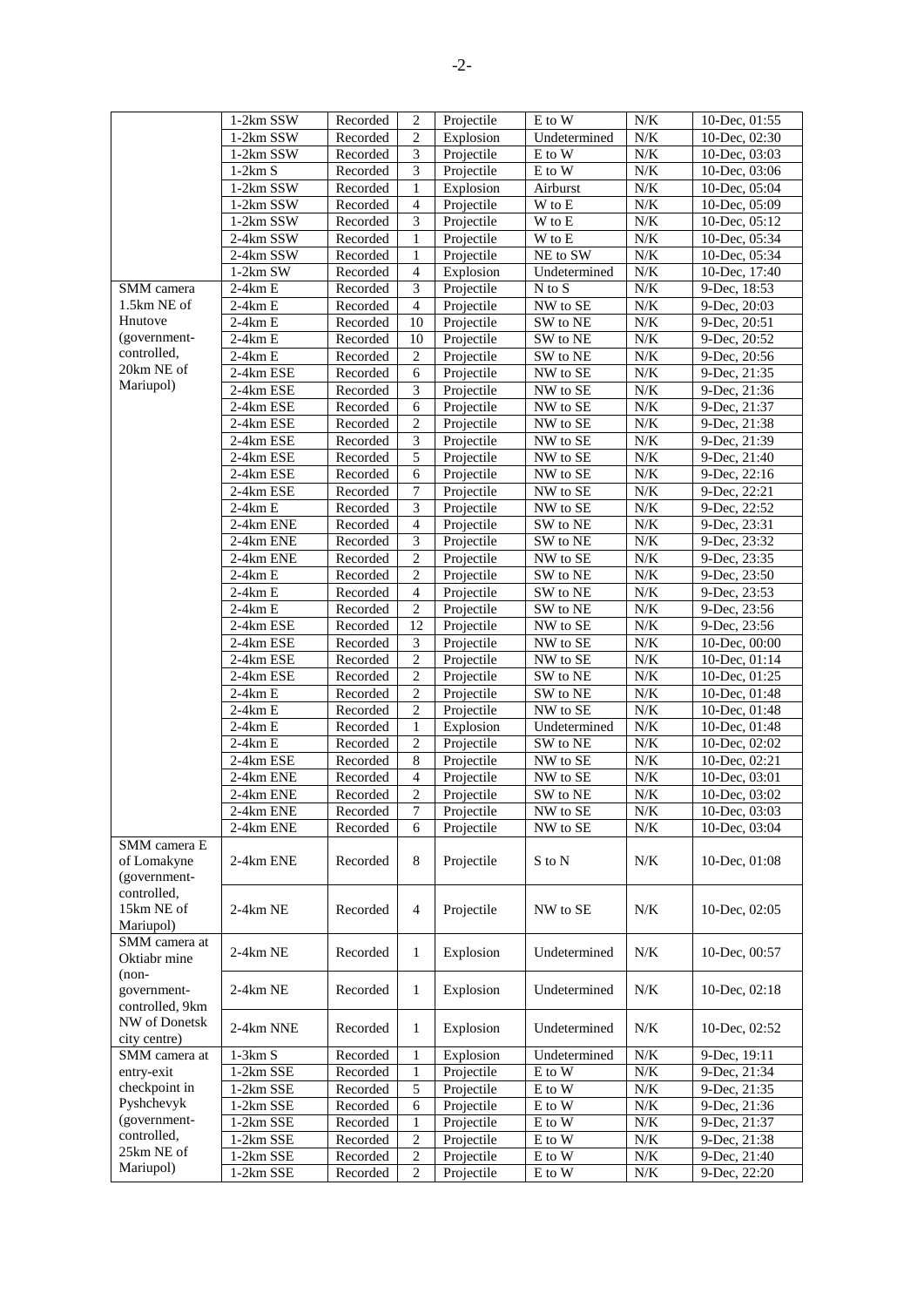|                                                                                | 1-2km SSE    | Recorded | 1              | Explosion             | Undetermined          | N/K                  | 9-Dec, 21:42                                     |
|--------------------------------------------------------------------------------|--------------|----------|----------------|-----------------------|-----------------------|----------------------|--------------------------------------------------|
|                                                                                | 1-2km SSE    | Recorded | $\mathbf{1}$   | Projectile            | In vertical<br>flight | N/K                  | 9-Dec, 22:46                                     |
|                                                                                | $2-3km S$    | Recorded | 1              | Explosion             | Undetermined          | $N/K$                | 9-Dec, 23:01                                     |
|                                                                                | 2-3km SSE    | Recorded | $\mathbf{1}$   | Illumination<br>flare | In vertical<br>flight | N/K                  | 10-Dec, 00:27                                    |
|                                                                                | $2-3km S$    | Recorded | $\overline{4}$ | Muzzle flash          |                       | N/K                  | 10-Dec, 01:08                                    |
|                                                                                | 2-3km SSE    | Recorded | 1              | Projectile            | E to W                | N/K                  | $10\text{-}\text{Dec},\overline{01:13}$          |
|                                                                                | 2-3km SSE    | Recorded | 1              | Projectile            | W to E                | $N\!/\!K$            | 10-Dec, 01:28                                    |
| SMM camera<br>1km SW of<br>Shyrokyne<br>(20km E of<br>Mariupol)                | 2-4km NE     | Recorded | $\mathbf{1}$   | Explosion             | Undetermined          | N/K                  | 10-Dec, 05:31                                    |
| 1km NW of the                                                                  | $2-3km$ SW   | Heard    | 14             | Shot                  |                       | <b>HMG</b>           | 10-Dec, 09:37                                    |
| railway station<br>in Yasynuvata                                               | $1-2km$ SW   | Heard    | $\mathbf{1}$   | Burst                 |                       | HMG                  | 10-Dec, 09:37-<br>10:42                          |
| $(non-$<br>government-                                                         | $1-2km$ SW   | Heard    | 20             | <b>Burst</b>          |                       | Small<br>arms        | 10-Dec, 09:40                                    |
| controlled,                                                                    | $0.5-1km$ SW | Heard    | 1              | Explosion             | Undetermined          | $N\!/\!K$            | 10-Dec, 09:55                                    |
| 16km NE of<br>Donetsk)                                                         | $1-3km$ SW   | Heard    | 14             | Shot                  |                       | <b>HMG</b>           | 10-Dec, 12:44-<br>12:47                          |
|                                                                                | $1-3km$ SW   | Heard    | 5              | Explosion             | Undetermined          | N/K                  | 10-Dec, 12:44-<br>12:47                          |
|                                                                                | 1km SW       | Heard    | 1              | Explosion             | Undetermined          | N/K                  | 10-Dec, 13:15                                    |
|                                                                                | $1.5-2km$ SW | Heard    | $\overline{7}$ | <b>Burst</b>          |                       | <b>HMG</b>           | 10-Dec, 13:16-<br>13:18                          |
|                                                                                | $1-2km$ SW   | Heard    | 5              | Shot                  |                       | Small<br>arms        | 10-Dec, 13:27-<br>13:37                          |
|                                                                                | $1-2km$ SW   | Heard    | 13             | <b>Burst</b>          |                       | Small<br>arms        | 10-Dec, 13:27-<br>13:37                          |
| Railway station<br>in Yasynuvata                                               | $2-3km$ W    | Heard    | 48             | Shot                  |                       | Small                | 10-Dec, 10:16-<br>10:28                          |
| $(non-$                                                                        | $2-3km$ W    | Heard    | 1              | <b>Burst</b>          |                       | arms<br><b>HMG</b>   | 10-Dec, 10:16-                                   |
| government-<br>controlled,<br>16km NE of                                       | $2-3km S$    | Heard    | 24             | <b>Burst</b>          |                       | Small                | 10:28<br>10-Dec, 10:32-                          |
| Donetsk)                                                                       | $1-3km S$    | Heard    | $\overline{c}$ | Explosion             | Undetermined          | arms<br>N/K          | 10:41<br>10-Dec, 10:42                           |
|                                                                                |              |          |                |                       |                       | Small                |                                                  |
|                                                                                | $1-3km$ SW   | Heard    | 17             | <b>Burst</b>          |                       | arms<br>Small        | 10-Dec, 10:46                                    |
|                                                                                | $2-3km$ SE   | Heard    | 7              | <b>Burst</b>          |                       | arms                 | 10-Dec, 10:47                                    |
|                                                                                | 1.5-2km WSW  | Heard    | 2              | Explosion             | Undetermined          | $N/K$                | 10-Dec, 10:53                                    |
|                                                                                | 2-3km SSE    | Heard    | 20             | Shot                  |                       | Small                | 10-Dec, 11:03-                                   |
|                                                                                |              |          |                |                       |                       | arms<br>Small        | 11:15<br>10-Dec, 11:03-                          |
|                                                                                | 2-3km SSE    | Heard    | 50             | <b>Burst</b>          |                       | $\rm{arms}$          | 11:15                                            |
|                                                                                | $2-3km$ W    | Heard    | 5              | Explosion             | Undetermined          | N/K                  | 10-Dec, 11:03-<br>11:15                          |
|                                                                                | $2-3km$ W    | Heard    | 3              | <b>Burst</b>          |                       | Small<br>arms        | 10-Dec, 11:03-<br>11:15                          |
|                                                                                | 2-3km SW     | Heard    | 47             | <b>Burst</b>          |                       | Small                | 10-Dec, 11:03-                                   |
|                                                                                | $1-3km$ SE   | Heard    | 22             | Shot                  |                       | arms<br>Small        | 11:15<br>$10\text{-}\text{Dec},\overline{11:16}$ |
|                                                                                | 1-3km SE     | Heard    | 30             | <b>Burst</b>          |                       | arms<br>Small        | 11:17<br>10-Dec, 11:16-                          |
|                                                                                | 2-3km SW     | Heard    | 6              | <b>Burst</b>          |                       | $\rm{arms}$<br>Small | 11:17<br>10-Dec, 11:22                           |
|                                                                                |              |          |                |                       |                       | arms                 |                                                  |
| SE edge of<br>Avdiivka<br>(government-<br>controlled,<br>17km N of<br>Donetsk) | $0.5-2km S$  | Heard    | 4              | Explosion             | Undetermined          | N/K                  | 10-Dec, 09:54                                    |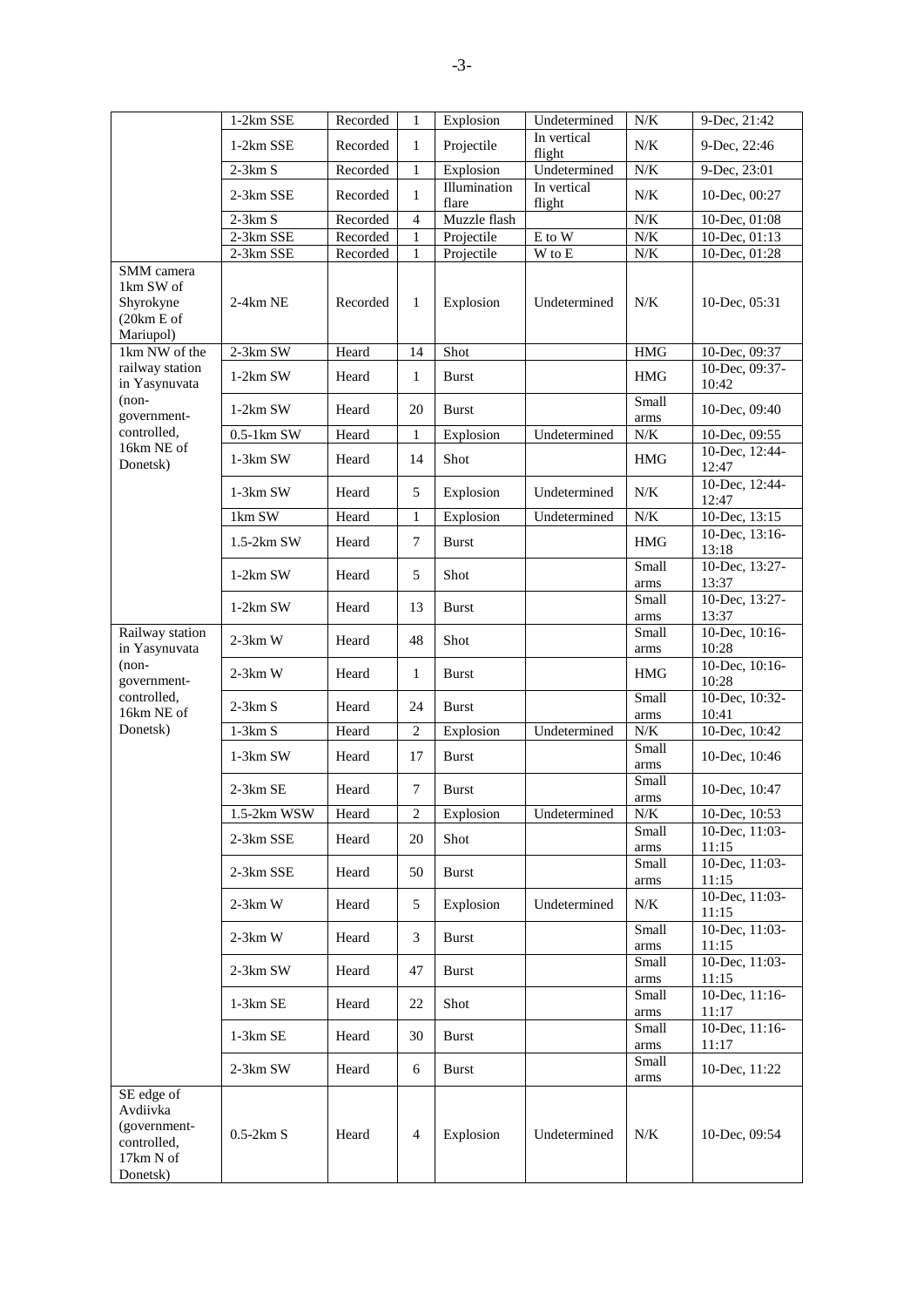| S edge of<br>Avdiivka                                                             | 2-3km SSE  | Heard | 7  | Explosion    | Undetermined | N/K                            | 10-Dec, 10:04-<br>10:26 |
|-----------------------------------------------------------------------------------|------------|-------|----|--------------|--------------|--------------------------------|-------------------------|
| (government-<br>controlled,                                                       | 2-3km SSE  | Heard | 5  | Explosion    | Undetermined | N/K                            | 10-Dec, 10:04-<br>10:26 |
| 17km N of                                                                         | 2-3km SSE  | Heard | 3  | Shot         |              | Small                          | 10-Dec, 10:04-          |
| Donetsk)                                                                          | $2-3km S$  | Heard | 1  | Explosion    | Undetermined | arms<br>$N\!/\!K$              | 10:26<br>10-Dec, 10:42  |
| Pavlopil                                                                          |            |       |    |              |              | Small                          | 10-Dec, 11:06-          |
| (government-                                                                      | 3-4km ENE  | Heard | 5  | Burst        |              | arms                           | 11:10                   |
| controlled,<br>26km NE of<br>Mariupol)                                            | 3-4km ENE  | Heard | 3  | Shot         |              | Small<br>arms                  | 10-Dec, 11:06-<br>11:10 |
| 3km SW of<br>Chermalyk<br>(government-                                            | 2km E      | Heard | 3  | Burst        |              | HMG                            | 10-Dec, 11:36-<br>11:40 |
| controlled,<br>31km NE of<br>Mariupol)                                            | 2km ESE    | Heard | 5  | Shot         |              | Small<br>arms                  | 10-Dec, 11:36-<br>11:40 |
| 3km SE of<br>Lomakyne                                                             | $2-3km E$  | Heard | 15 | Burst        |              | Small<br>arms                  | 10-Dec, 10:16-<br>10:22 |
| (government-<br>controlled,                                                       | $2-3km E$  | Heard | 15 | <b>Burst</b> |              | HMG                            | 10-Dec, 10:16-<br>10:22 |
| 15km NE of<br>Mariupol)                                                           | $2-3km E$  | Heard | 3  | Explosion    | Undetermined | N/K                            | 10-Dec, 10:16-<br>10:22 |
| 1.5km SE of<br>Lomakyne<br>(government-<br>controlled,<br>15km NE of<br>Mariupol) | $2-3km$ NE | Heard | 1  | Explosion    | Undetermined | N/K                            | 10-Dec, 10:38           |
| Berdianske<br>(government-<br>controlled,<br>18km E of<br>Mariupol)               | 5-6km N    | Heard | 2  | Explosion    | Undetermined | N/K                            | 10-Dec, 11:34           |
| Svitlodarsk<br>(government-                                                       | 4-5km SW   | Heard | 30 | Explosion    | Undetermined | N/K                            | 9-Dec, 18:30-<br>18:50  |
| controlled,<br>57km NE of                                                         | 4-5km SW   | Heard | 75 | Burst        |              | HMG                            | 9-Dec, 18:30-<br>18:50  |
| Donetsk)                                                                          | $5-7km S$  | Heard | 18 | Explosion    | Undetermined | N/K                            | 9-Dec, 19:00-<br>19:20  |
|                                                                                   | $5-7km S$  | Heard | 22 | Burst        |              | <b>HMG</b>                     | 9-Dec, 19:00-<br>19:20  |
|                                                                                   | 5-7km S    | Heard | 15 | Shot         |              | Small<br>$\rm{arms}$           | 9-Dec, 19:10-<br>19:20  |
|                                                                                   | 4-5km SW   | Heard | 6  | Explosion    | Impact       | Artillery<br>(type)<br>$N/K$ ) | 9-Dec, 20:01-<br>20:03  |
|                                                                                   | 4-5km SW   | Heard | 10 | Explosion    | Undetermined | N/K                            | 9-Dec, 20:01-<br>20:10  |
|                                                                                   | 4-5km SW   | Heard | 27 | <b>Burst</b> |              | HMG                            | 9-Dec, 20:01-<br>20:10  |
|                                                                                   | 4-5km SW   | Heard | 10 | Explosion    | Impact       | Mortar<br>(type)<br>$N/K$ )    | 9-Dec, 20:30-<br>20:40  |
|                                                                                   | 4-5km SW   | Heard | 4  | Explosion    | Outgoing     | Artillery<br>(type<br>N/K      | 9-Dec, 20:30-<br>20:40  |
|                                                                                   | 4-5km SW   | Heard | 17 | <b>Burst</b> |              | HMG                            | 9-Dec, 20:30-<br>20:40  |
|                                                                                   | 5-7km S    | Heard | 6  | Explosion    | Undetermined | N/K                            | 9-Dec, 21:00-<br>21:07  |
|                                                                                   | $5-7km S$  | Heard | 15 | <b>Burst</b> |              | HMG                            | 9-Dec, 21:00-<br>21:07  |
|                                                                                   | 4-5km SW   | Heard | 7  | Explosion    | Undetermined | N/K                            | 9-Dec, 21:10-<br>21:15  |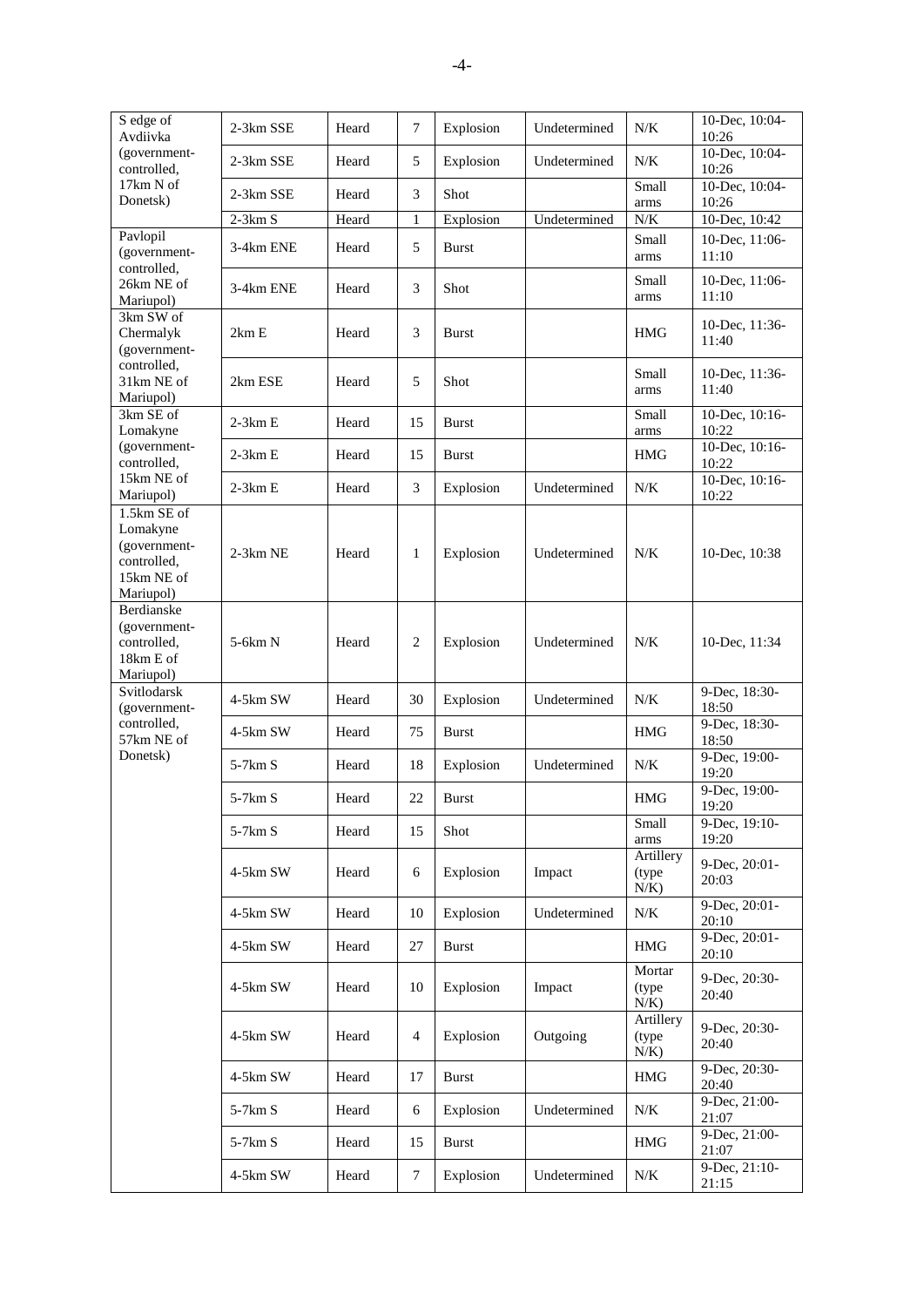| 4-5km SW         | Heard | 13               | <b>Burst</b> |              | <b>HMG</b>    | 9-Dec, 21:10-<br>21:15   |
|------------------|-------|------------------|--------------|--------------|---------------|--------------------------|
| 4-5km SW         | Heard | 9                | Explosion    | Undetermined | $N\!/\!K$     | 9-Dec, 21:30-<br>21:45   |
| 4-5km SW         | Heard | 25               | <b>Burst</b> |              | HMG           | 9-Dec, 21:30-<br>21:45   |
| $5-7km S$        | Heard | 6                | Explosion    | Undetermined | N/K           | 9-Dec, 21:30-<br>21:45   |
| $5-7km S$        | Heard | 15               | <b>Burst</b> |              | <b>HMG</b>    | 9-Dec, 21:30-<br>21:45   |
| 4-5km SW         | Heard | 12               | Explosion    | Undetermined | N/K           | 9-Dec, 21:57-<br>22:03   |
| 4-5km SW         | Heard | 25               | <b>Burst</b> |              | <b>HMG</b>    | 9-Dec, 21:57-<br>22:03   |
| $5-7km S$        | Heard | 6                | Explosion    | Undetermined | $N\!/\!K$     | 9-Dec, 22:09-<br>22:17   |
| $5-7km S$        | Heard | 15               | Burst        |              | HMG           | 9-Dec, 22:09-<br>22:17   |
| 4-5km SW         | Heard | 5                | Explosion    | Undetermined | $N\!/\!K$     | 9-Dec, 22:11-<br>22:15   |
| 4-5km SW         | Heard | 11               | <b>Burst</b> |              | $\rm HMG$     | 9-Dec, 22:11-<br>22:15   |
| 4-5km SW         | Heard | 12               | Explosion    | Undetermined | N/K           | 9-Dec, 22:27-<br>22:33   |
| 4-5km SW         | Heard | 20               | <b>Burst</b> |              | HMG           | 9-Dec, 22:27-<br>22:33   |
| 5-7km S          | Heard | $\overline{4}$   | Explosion    | Undetermined | N/K           | 9-Dec, 22:40-<br>22:43   |
| 5-7km S          | Heard | 11               | Shot         |              | Small<br>arms | 9-Dec, 22:40-<br>22:43   |
| $5-7km S$        | Heard | 5                | <b>Burst</b> |              | <b>HMG</b>    | 9-Dec, 22:40-<br>22:43   |
| 4-5km SW         | Heard | 12               | Explosion    | Undetermined | $N\!/\!K$     | 9-Dec, 22:45-<br>22:57   |
| 4-5km SW         | Heard | 27               | <b>Burst</b> |              | <b>HMG</b>    | 9-Dec, 22:45-<br>22:57   |
| 5-7km S          | Heard | $\boldsymbol{7}$ | Explosion    | Undetermined | $N\!/\!K$     | 9-Dec, 22:48-<br>23:00   |
| 5-7km S          | Heard | 15               | <b>Burst</b> |              | <b>HMG</b>    | 9-Dec, 22:48-<br>23:00   |
| 4-5km SW         | Heard | 17               | Explosion    | Undetermined | N/K           | 9-Dec, 23:01-<br>23:08   |
| $4-5{\rm km}$ SW | Heard | 20               | <b>Burst</b> |              | $\rm{HMG}$    | 9-Dec, 23:01-<br>23:08   |
| $5-7km S$        | Heard | 6                | Explosion    | Undetermined | $N\!/\!K$     | 9-Dec, 23:06-<br>23:08   |
| $5-7km S$        | Heard | $\tau$           | <b>Burst</b> |              | HMG           | 9-Dec, 23:06-<br>23:08   |
| $5-7km S$        | Heard | $\overline{4}$   | Explosion    | Undetermined | $N\!/\!K$     | $9-Dec, 23:10-$<br>23:12 |
| 5-7km S          | Heard | 20               | Burst        |              | HMG           | 9-Dec, 23:10-<br>23:12   |
| 6-8km SE         | Heard | 10               | <b>Burst</b> |              | HMG           | 9-Dec, 23:13-<br>23:15   |
| 5-7km SW         | Heard | 12               | Explosion    | Undetermined | N/K           | 9-Dec, 23:20-<br>23:30   |
| 5-7km SW         | Heard | 27               | <b>Burst</b> |              | $\rm HMG$     | 9-Dec, 23:20-<br>23:30   |
| 5-7km S          | Heard | 5                | Explosion    | Undetermined | $N\!/\!K$     | 9-Dec, 23:35-<br>23:39   |
| $5-7km S$        | Heard | 10               | <b>Burst</b> |              | HMG           | 9-Dec, 23:35-<br>23:39   |
| $5-7km S$        | Heard | $\overline{c}$   | Explosion    | Undetermined | N/K           | 9-Dec, 23:40-<br>23:42   |
| $5-7km S$        | Heard | 5                | <b>Burst</b> |              | $\rm{HMG}$    | 9-Dec, 23:40-            |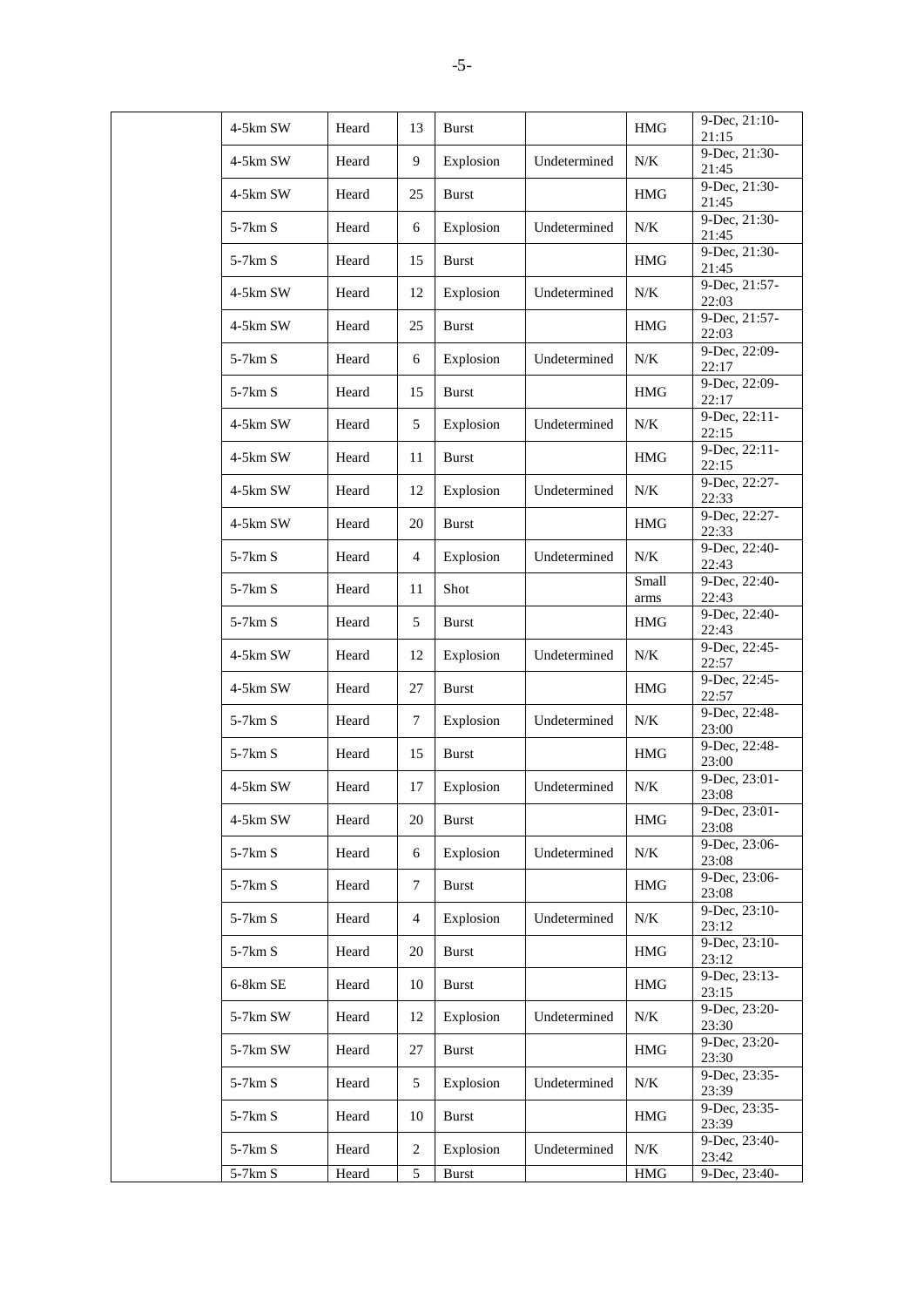|                                                                               |            |          |                |                       |                       |                  | 23:42                           |
|-------------------------------------------------------------------------------|------------|----------|----------------|-----------------------|-----------------------|------------------|---------------------------------|
|                                                                               | $5-7km S$  | Heard    | 10             | Shot                  |                       | Small<br>arms    | 9-Dec, 23:45-<br>23:47          |
|                                                                               | $5-7km S$  | Heard    | $\overline{c}$ | Explosion             | Undetermined          | N/K              | 9-Dec, 23:45-<br>23:47          |
|                                                                               | $5-7km S$  | Heard    | 12             | <b>Burst</b>          |                       | <b>HMG</b>       | 9-Dec, 23:45-<br>23:51          |
|                                                                               | $5-7km S$  | Heard    | 15             | Explosion             | Undetermined          | N/K              | 9-Dec, 23:55-<br>23:59          |
|                                                                               | $5-7km S$  | Heard    | 30             | <b>Burst</b>          |                       | <b>HMG</b>       | 9-Dec, 23:55-<br>23:59          |
|                                                                               | $4-5km S$  | Heard    | 5              | Explosion             | Undetermined          | N/K              | 10-Dec, 12:05                   |
|                                                                               | 5-7km SSW  | Heard    | $\overline{7}$ | Explosion             | Undetermined          | $N\!/\!K$        | 10-Dec, 12:25                   |
|                                                                               | $3-4km S$  | Heard    | $\overline{c}$ | Explosion             | Undetermined          | $N\!/\!K$        | 10-Dec, 14:05                   |
|                                                                               | 4-5km S    | Heard    | 2              | Explosion             | Undetermined          | N/K              | 10-Dec, 14:25                   |
|                                                                               | $4-5km S$  | Heard    | 2              | <b>Burst</b>          |                       | HMG              | 10-Dec, 14:25                   |
|                                                                               | 3-4km SSW  | Heard    | 7              | <b>Burst</b>          |                       | Cannon<br>(30mm) | 10-Dec, 14:55                   |
|                                                                               | 3-4km SSW  | Heard    | 1              | Explosion             | Undetermined          | $N\!/\!K$        | 10-Dec, 14:55                   |
|                                                                               | $4-5km S$  | Heard    | 4              | Explosion             | Undetermined          | N/K              | 10-Dec, 16:00-<br>16:20         |
|                                                                               | $4-5km S$  | Heard    | 25             | <b>Burst</b>          |                       | <b>HMG</b>       | 10-Dec, 16:00-<br>16:20         |
|                                                                               | $4-5km S$  | Heard    | 3              | Explosion             | Undetermined          | $N\!/\!K$        | 10-Dec, 16:28                   |
|                                                                               | $4-5km S$  | Heard    | 5              | <b>Burst</b>          |                       | HMG              | 10-Dec, 16:28                   |
|                                                                               | $4-5km S$  | Heard    | 27             | Explosion             | Undetermined          | $N/K$            | 10-Dec, 17:01-<br>17:05         |
|                                                                               | $4-5km S$  | Heard    | 30             | <b>Burst</b>          |                       | HMG              | 10-Dec, 17:01-<br>17:05         |
|                                                                               | $4-5km S$  | Heard    | 15             | <b>Burst</b>          |                       | Cannon<br>(30mm) | 10-Dec, 17:01-<br>17:05         |
|                                                                               | $4-5km S$  | Heard    | $\overline{4}$ | Explosion             | Undetermined          | N/K              | 10-Dec, 17:32                   |
|                                                                               | $4-5km S$  | Heard    | 10             | <b>Burst</b>          |                       | Cannon           | 10-Dec, 17:32                   |
|                                                                               | $4-6km$ SE | Heard    | 35             | <b>Burst</b>          |                       | (30mm)<br>HMG    | 10-Dec, 17:33                   |
|                                                                               | $4-6km S$  | Heard    | 10             | Explosion             | Undetermined          | N/K              | 10-Dec, 18:10-                  |
|                                                                               | $4-6km S$  | Heard    | 25             | <b>Burst</b>          |                       | <b>HMG</b>       | 18:17<br>10-Dec, 18:10-         |
|                                                                               | $5-7km$ SE | Heard    | 12             | Explosion             | Undetermined          | N/K              | 18:17<br>10-Dec, 18:11-         |
|                                                                               | 5-7km SE   | Heard    | 30             | Burst                 |                       | <b>HMG</b>       | 18:20<br>10-Dec, 18:11-         |
| Horlivka (non-                                                                |            |          |                |                       |                       |                  | 18:20                           |
| government-<br>controlled,                                                    | 5-6km NW   | Heard    | $\mathbf{1}$   | Explosion             | Undetermined          | N/K              | 10-Dec, 06:50                   |
| 39km NE of<br>Donetsk)                                                        | 5-6km NW   | Heard    | 1              | Explosion             | Undetermined          | N/K              | 10-Dec, 09:10<br>10-Dec, 18:25- |
|                                                                               | 5-6km NW   | Heard    | 9              | Explosion             | Undetermined          | N/K              | 18:28                           |
| E edge of<br>Kamianka<br>(government-<br>controlled,<br>20km N of<br>Donetsk) | $5-7km S$  | Heard    | 1              | Explosion             | Undetermined          | N/K              | 10-Dec, 09:57                   |
| Klynove<br>(government-<br>controlled,<br>68km NE of<br>Donetsk)              | 7-8km SW   | Heard    | 20             | Explosion             | Undetermined          | N/K              | 10-Dec, 12:45-<br>13:15         |
| SMM camera in<br>Kriakivka<br>(government-<br>controlled,<br>38km NW of       | 4-6km SW   | Recorded | $\mathbf{1}$   | Illumination<br>flare | In vertical<br>flight | N/K              | 10-Dec, 00:38                   |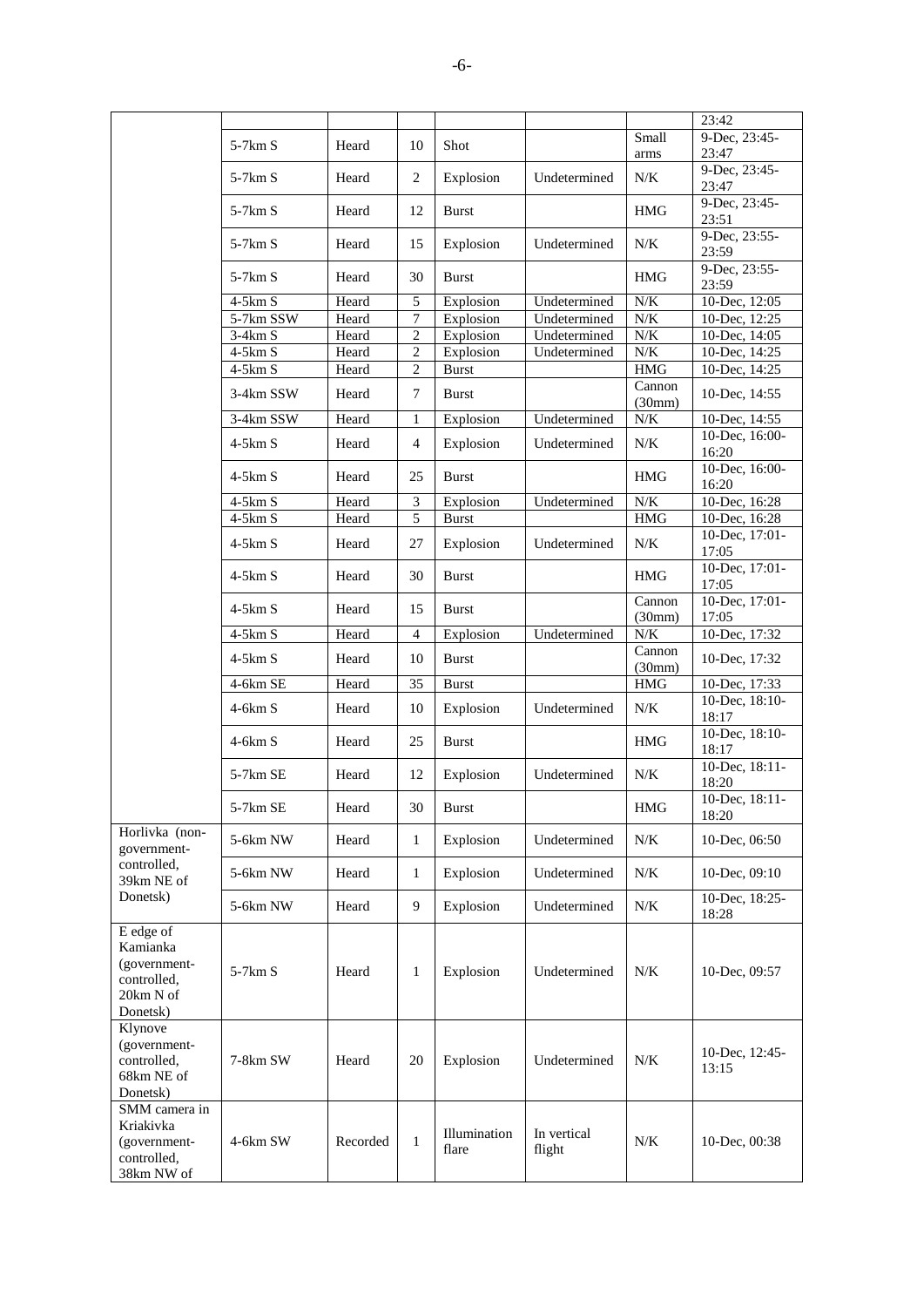| Luhansk)                                                                          |              |          |    |              |                                                                  |                  |                            |
|-----------------------------------------------------------------------------------|--------------|----------|----|--------------|------------------------------------------------------------------|------------------|----------------------------|
| SMM camera in<br>Zolote<br>(government-<br>controlled,<br>$60km$ W of<br>Luhansk) | $2-4km$ SE   | Recorded | 2  | Projectile   | SW to NE<br>(assessed as<br>inside the<br>disengagement<br>area) | N/K              | 10-Dec, 16:29              |
| E edge of<br>Luhansk city<br>$(non-$<br>government-<br>controlled)                | $4-10km$ SE  | Heard    | 30 | <b>Shot</b>  |                                                                  | Small<br>arms    | 10-Dec, $09:08$ -<br>09:22 |
| Pervomaisk<br>$(non-$                                                             | 2-5km WSW    | Heard    | 5  | Shot         |                                                                  | Small<br>arms    | 10-Dec, 10:28-<br>10:30    |
| government-<br>controlled,                                                        | 2-5km SSW    | Heard    | 1  | Explosion    | Undetermined                                                     | N/K              | 10-Dec, $11:50-$<br>11:51  |
| 58km west of<br>Luhansk)                                                          | 2-5km SSW    | Heard    | 9  | <b>Burst</b> |                                                                  | <b>HMG</b>       | 10-Dec, $11:50-$<br>11:56  |
|                                                                                   | $5-10km$ NNW | Heard    | 1  | <b>Burst</b> |                                                                  | <b>HMG</b>       | 10-Dec, $11:55$ -<br>11:56 |
|                                                                                   | 2-5km SSW    | Heard    | 3  | <b>Burst</b> |                                                                  | Cannon<br>(30mm) | 10-Dec, 14:15-<br>14:20    |